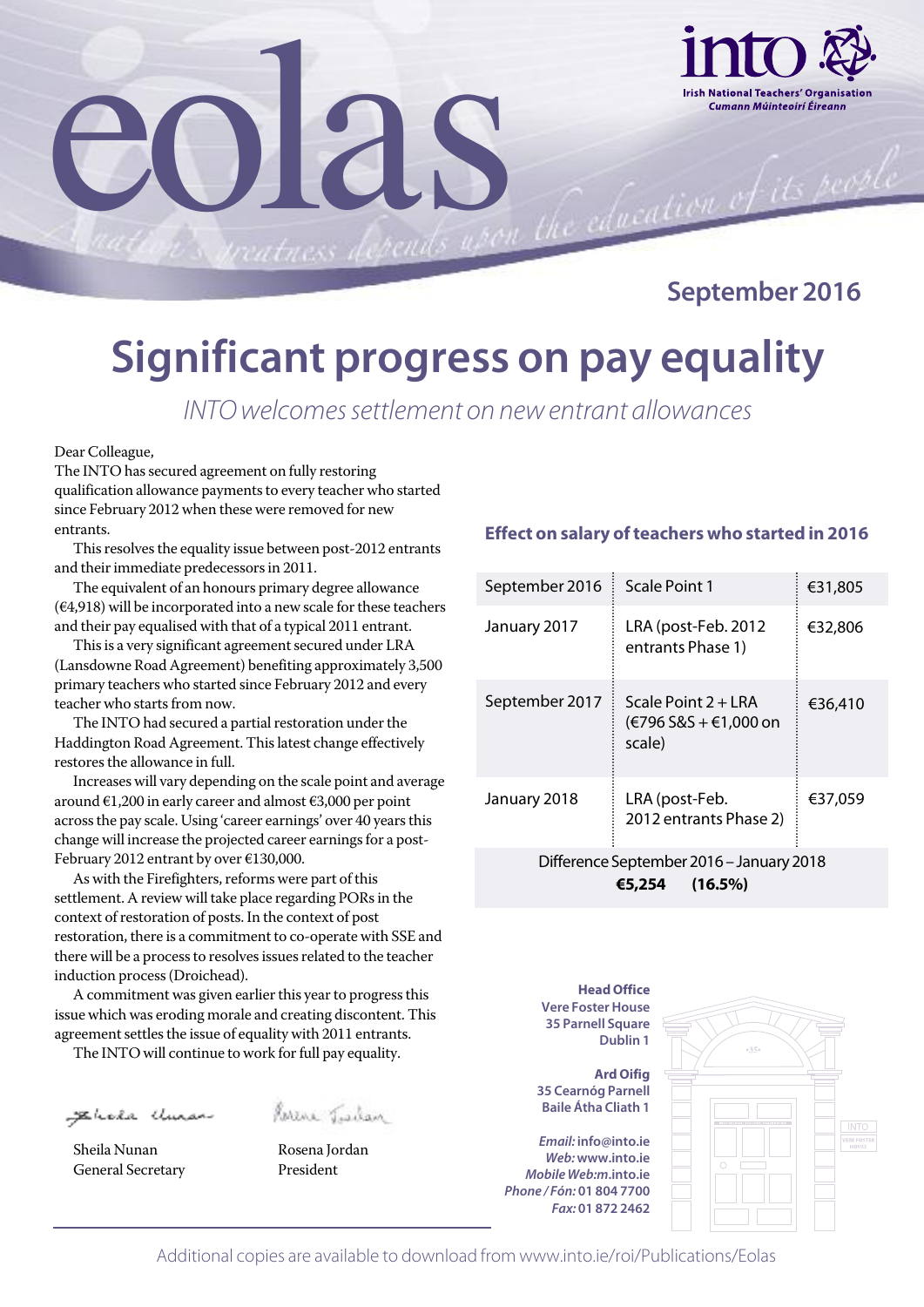

# **Agreement(September 2016**

#### **Q. What has been agreed?**

The DES and DPER have agreed with INTO to restore the equivalent of a qualification allowance payment to every teacher who started since 2012. From February 2012 this was removed for new entrants to teaching. However, INTO secured partial restoration under the Haddington Road Agreement (HRA) scales in 2013. This latest change will effectively restore the allowance in full rolling it into the pay scale. It resolves the equality issue between post-February 2012 entrants to teaching and their immediate predecessors in 2011.

#### **Q.How many teachers will benefit?**

This change benefits approximately 3,500 primary teachers who entered teaching from 1 February 2012. This will also benefit all future new entrants.

#### **Q. Whatis the change forthese teachers?**

There will be revised pay scales for all post 1 February 2012 entrants. The equivalent of an honours primary degree allowance (€4,918) will be incorporated into a new scale for these teachers. This will equalise the pay scale of post 1 February 2012 entrants with the pay scales of 2011 entrants. Increasesfor post February 2012 entrants will vary, depending on scale point, and average around €1,200 in early career and almost €3,000 per point across the pay scale.

#### **Q.How much is this worth?**

INTO has used 'career earnings' over 40 years for comparison purposes. This change will increase the projected career earnings for a post-February 2012 entrant by over €100,000 compared to the current position.

#### **Q. When willthe change take effect?**

Teachers who entered since 1 February 2012 will move to the revised scale in two equal payment phases, 50% will be restored on 1 January 2017 and 50%on 1 January 2018. The 2011 entrant teachers will be moved to the new scale on 1 January 2018.

Having a qualification allowance incorporated in the scale means that it is recognised as a core part of pay and is not exposed to being cut again in any future allowance review.

#### **Effect on salary of teachers who started in 2015**

| September 2015                                              | Scale Point 1                                   | €30,702 |  |  |
|-------------------------------------------------------------|-------------------------------------------------|---------|--|--|
| September 2016                                              | Scale Point $2 + LRA$<br>(€796 S&S)             | €33,964 |  |  |
| January 2017                                                | LRA (post-Feb.<br>2012 entrants Phase 1)        | €34,614 |  |  |
| September 2017                                              | Point 3 + LRA (€769 S&S<br>$+$ €1,000 on scale) | €37,633 |  |  |
| January 2018 (LRA)                                          | LRA (post-Feb.<br>2012 entrants Phase 2)        | €38,723 |  |  |
| Difference September 2016 - January 2018<br>(14%)<br>€4,759 |                                                 |         |  |  |

#### **Q.Are 2011 entrants affected?**

The new scale (incorporating the qualification allowance) will also be paid to 2011 entrants; the structure of their pay will change but the level of payment will remain the same except for those who had a pass degree allowance who will now benefit from incorporation of the honours allowance into the scale. There is no change regarding other allowances.

Teachersin the cohort who entered teaching between 1 January 2011 and 31 January 2012 and who are currently entitled to qualification allowances above that of honours primary degree level (€4,918) will continue to receive the same level of remuneration. The excess will continue to be paid in the form of a qualification allowance on a personal-to-holder basis. The remuneration of an individual teacher in this cohort will, therefore, not change as a result of the assimilation of the new scale.

#### **Q. Is this the end of pay equality demands?**

No, but it is a significant step towards pay equality and concludes one specific issue. For the first time, entrants since 2012 will have the qualification allowance restored and will merge onto the salary scale of other teachers and will reach the same maximum point of salary scale. This settlement acknowledges that there are remaining new entrant pay issues to be resolved. INTO will continue to work to achieve full pay equalisation between pre-2011 and post-2011 entrants.

#### **Q. Why is an allowance-linked payment being restored now?**

Earlier this year, firefighters represented by two unions made a breakthrough. The outgoing Government agreed in principle to the restoration of their rent allowance which, like the qualification allowance, had been paid to everybody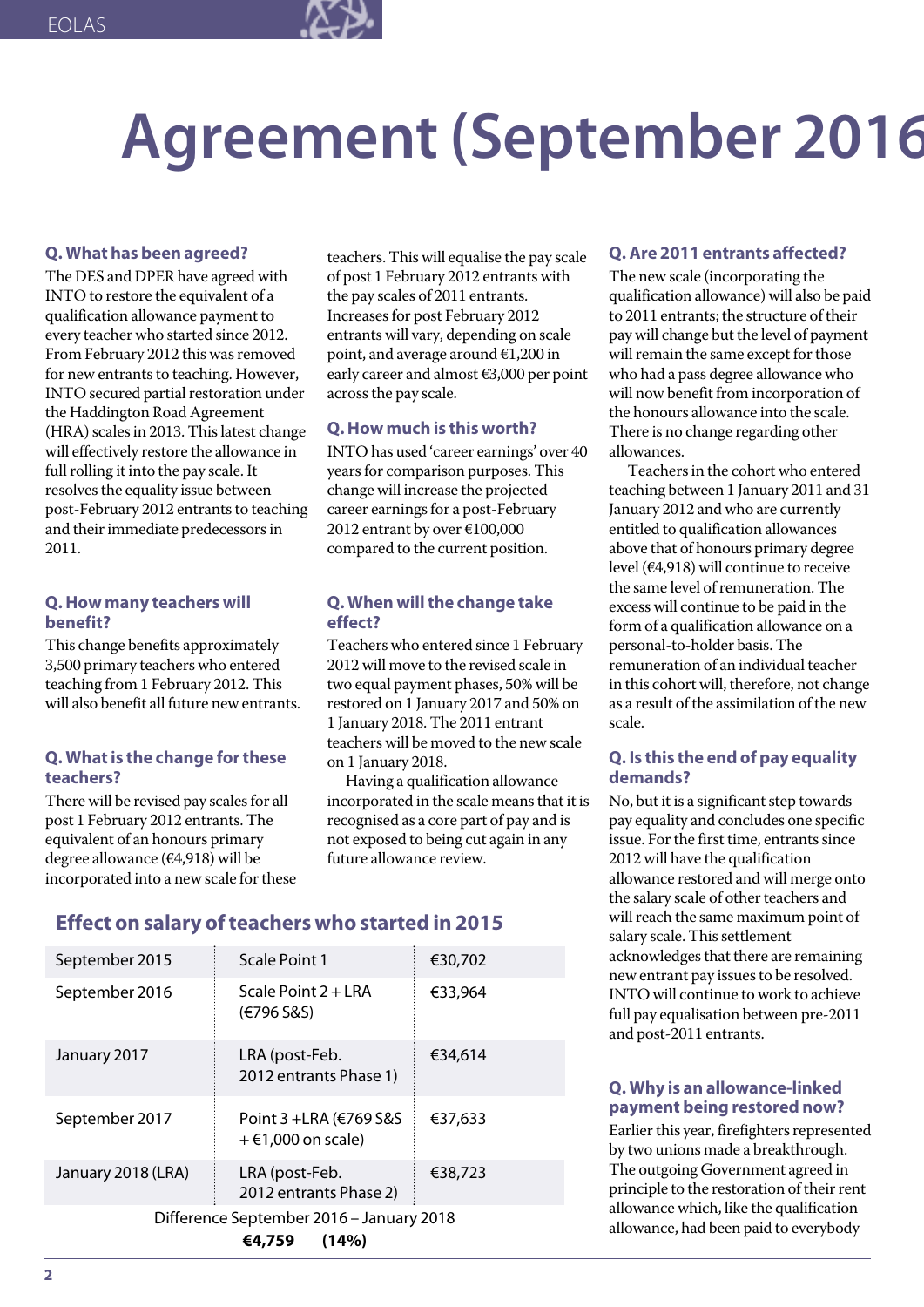## **6) on New Entrant Allowance**

in the service before 2012. Two conditions were placed on the firefighter arrangement; that the unions were within the LRA and that reform measures would be part of any settlement.INTO used the firefighter precedent to make progressin a series of meetings oversummer 2016. The current settlement translates the firefighter precedent for our members.

#### **Q.** What reforms are sought from **teachers as part ofthis settlement?**

A review will take place regarding posts of responsibility in the context of the restoration of posts. This will include revised wording around a school leadership team, accountability of post holders, flexibility, appeals processes and the phased introduction of open recruitment to the position of deputy principal, initially in larger schools. Selection criteria for posts of responsibility are to be revised with a view to phasing out length of service as a standalone criterion while still reflecting the value of experience within the marking system.In the context of post restoration, there is a commitment to co-operate with schoolselfevaluation which will have an implication for a directive issued by the CEC earlier this year with a view to seeking restoration of posts.

There isto be a time-bound process to resolve the current issues regarding the teacher induction process (Droichead) which is currently the subject of an INTO directive. Since the directive was put in place, INTO has met with the Teaching Council which has set up a process to review Droichead; this review will be concluded by year end.

#### **Q. What aboutthe pay of other teachers?**

Agreed LRA restorations on supervision

#### **Effect on salary of teachers who started in 2014**

| September 2014                           | Scale Point 1                                | €30,702 |  |  |
|------------------------------------------|----------------------------------------------|---------|--|--|
| September 2015                           | Scale Point 2                                | €33,168 |  |  |
| September 2016                           | LRA (+€796 S&S)                              | €33,964 |  |  |
| December 2016<br>(Increment date)        | Scale Point 3                                | €34,746 |  |  |
| January 2017                             | Point 3 (post-Feb. 2012<br>entrants Phase 1) | €35,837 |  |  |
| September 2017                           | LRA (€796 S&S + €1,000<br>on scale)          | €37,633 |  |  |
| December 2017                            | Point 4                                      | €39,325 |  |  |
| January 2018                             | LRA (post-Feb. 2012<br>entrants Phase 2)     | €39,482 |  |  |
| Difference September 2016 - January 2018 |                                              |         |  |  |

**€5,518 (16.3%)**

and substitution, on earnings over €65,000 and the €1,000 increase to all pay scales are being implemented between now and 1 January 2018. The Government has established a Public Service PayCommission.INTO will use this opportunity to raise outstanding pay issues including full equalisation and the outstanding Benchmarking award to principals and deputy principals. The pay talks anticipated in 2017 will provide the main opportunity to negotiate pay progression for all INTO members.

#### **Q. Whatis different aboutthis allowance which is being restored, compared to other allowances?**

A qualification allowance has been a universal payment to all teachers since the 1970s.It is part of core pay and reflects the compulsory qualification to become a teacher. It differs from every other allowance in this respect and only a small number of public service groups were affected by withdrawal of such

universal allowancesin 2012. Like the rent allowance for Gardaí, prison officers and firefighters, the qualification allowance for teachers was really part of teacher pay rather than an allowance and this settlement recognises that.

#### **With the agreed changes for 2012+entrants:**

- Point 1 of the scale (now €31,805) will in 16 months be €35,602.
- Scale maximum (now €60,736) will be €66,869 (equalised for pre and post- 2011 entrants).